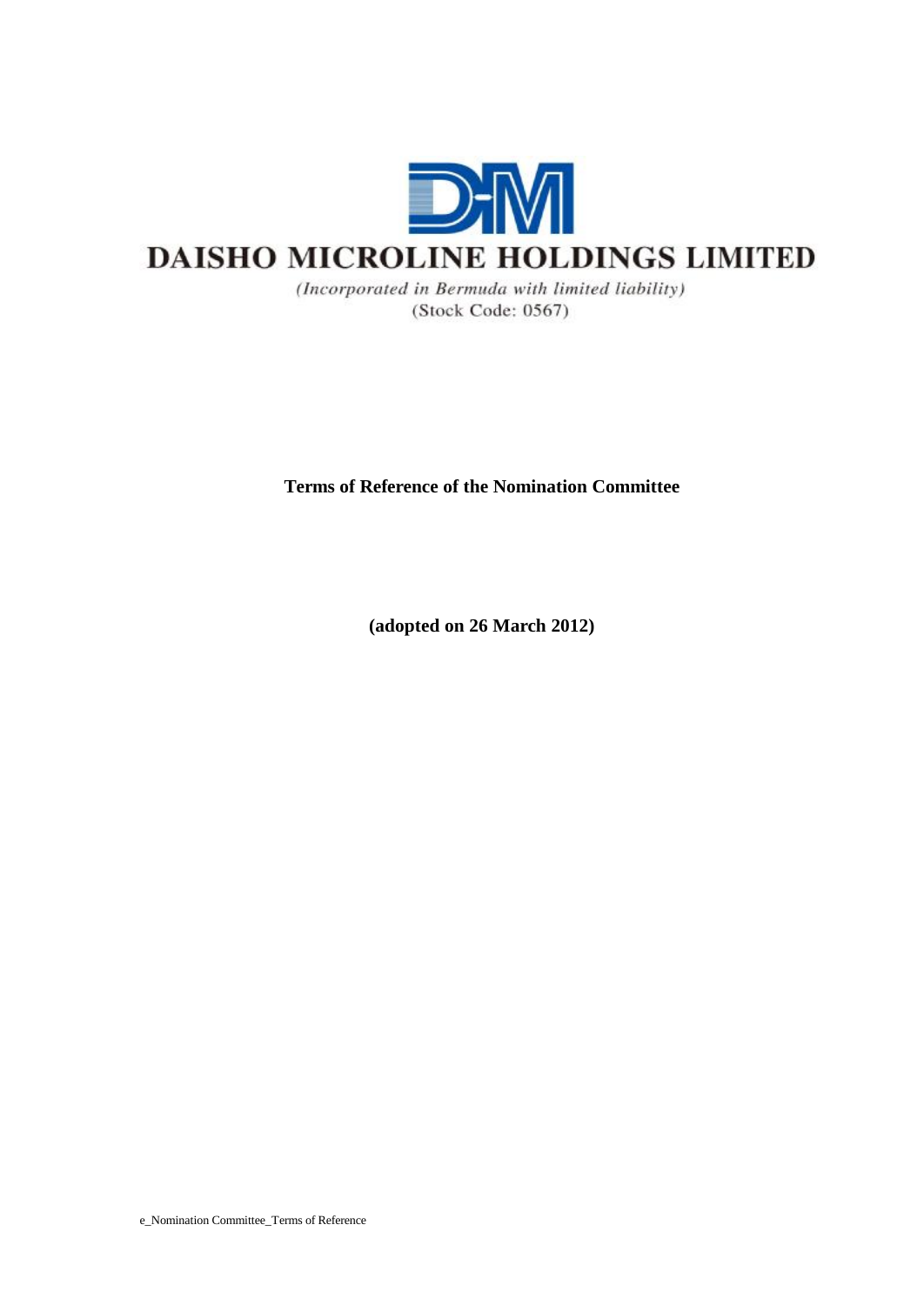# **Daisho Microline Holdings Limited**

# **Terms of Reference of the Nomination Committee (adopted on 26 March 2012)**

**-------------------------------------------------------------------------------------------------------------**

### **1. Constitution**

1.1 The Board of Directors (the "Board") of Daisho Microline Holdings Limited (the "Company") had resolved on 26 March 2012 to establish a committee known as the Nomination Committee (the "Committee") to assist the Board to formulate nomination policy for the Board's consideration and implement the Board's approved nomination policy.

### **2. Membership**

- 2.1 The Committee members shall be appointed by the Board from amongst the directors of the Company (the "Directors") and shall consist of not less than three members. The majority of the Committee members must be independent non-executive directors.
- 2.2 The chairman of the Committee shall be the Chairman of the Board.
- 2.3 The terms of office of the Committee members shall be determined by the Board.
- 2.4 The quorum of the Committee shall be any two Committee members.
- 2.5 The Company Secretary of the Company, or any person duly appointed by the Committee, shall act as the secretary of the Committee.

#### **3. Attendance at Meetings**

3.1 Only members of the Committee have the right to attend Committee meetings. The Committee may invite persons, including the Chief Executive and other senior management of the Company or the Group, to attend meetings where appropriate to assist in the effective discharge of the Committee's duties.

#### **4. Frequency of Meetings**

4.1 The Committee shall meet at least one time a year. Any Committee member or the secretary of the Committee may convene Committee meeting if necessary.

## **5. Minutes**

5.1 Full minutes of the Committee meeting should be kept by the secretary of the Committee. Draft and final version of minutes of the Committee meeting should be sent to all members of the Committee for their comment and records within a reasonable time after the meeting.